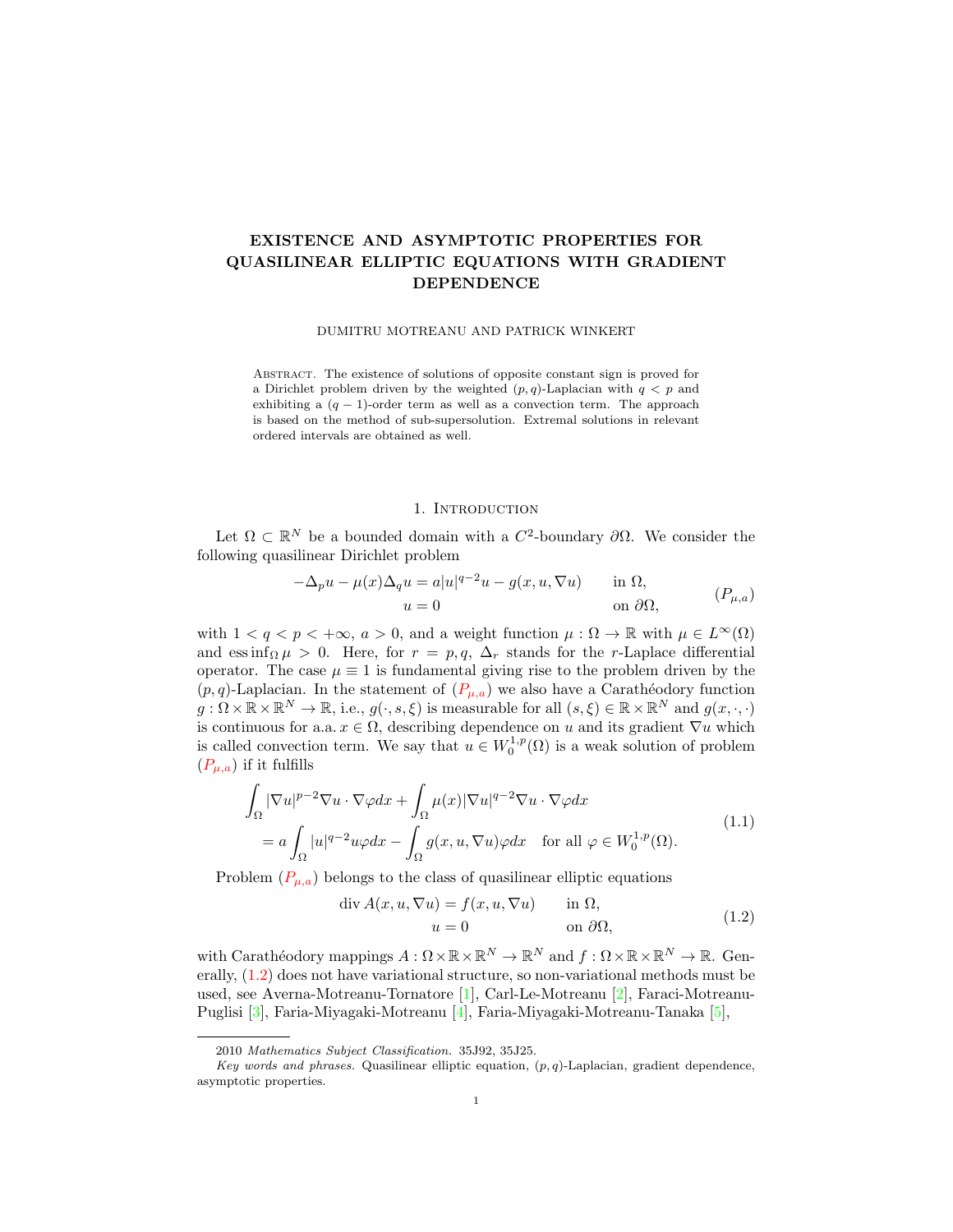Motreanu  $[9]$ , Motreanu-Tornatore  $[10]$  and Tanaka  $[11]$ . A leading part is represented by the sub-supersolution approach, which in addition allows the location of solutions within ordered intervals determined by sub-supersolutions. This enclosure principle is useful for instance to find positive solutions. A frequent assumption is that  $f(x, s, \xi)$  in [\(1.2\)](#page-0-1) is bounded from below with respect to  $s > 0$ near zero by a term of order  $s^r$  with  $r < q - 1$ , see Faraci-Motreanu-Puglisi [\[3\]](#page-6-2), Faria-Miyagaki-Motreanu [\[4\]](#page-6-3), Faria-Miyagaki-Motreanu-Tanaka [\[5\]](#page-6-4), Motreanu [\[9\]](#page-6-5), Motreanu-Tornatore [\[10\]](#page-6-6) and Tanaka [\[11\]](#page-6-7). Such a condition is not applicable to  $(P_{\mu,a})$  due to the term  $a|u|^{q-2}u$  matching the weighted q-Laplacian  $\mu(x)\Delta_q$ .

The objective of the present paper is to establish the existence of a positive solution and of a negative solution to problem  $(P_{\mu,a})$  through an adequate set-up for the method of sub-supersolution. As mentioned before, these results cannot be deduced from what it is known for the more general problem [\(1.2\)](#page-0-1). Our main contribution consists in dealing with the possibly concave term  $a|u|^{q-2}u$  against the convection  $g(x, u, \nabla u)$ . There is a balance between the roles of the reals p and q. For instance, we argue in the space  $W_0^{1,p}(\Omega)$  but assume that the parameter a is above the first eigenvalue of  $-\Delta_q$  with weight  $\mu$ . We are able to provide precise bounds for the obtained solutions. Moreover, we show the existence of extremal (i.e., the greatest and smallest) solutions in relevant ordered intervals.

# 2. Preliminaries

For a bounded domain  $\Omega \subset \mathbb{R}^N$  and a real  $1 < r < +\infty$ , we denote by  $W^{1,r}(\Omega)$ and  $W_0^{1,r}(\Omega)$  the usual Sobolev spaces. Recall that the negative r-Laplacian  $-\Delta_r$ is the mapping  $-\Delta_r: W_0^{1,r}(\Omega) \to (W_0^{1,r}(\Omega))^* = W^{-1,r'}(\Omega)$  given by

<span id="page-1-0"></span>
$$
\Delta_r u = \text{div}\left(|\nabla u|^{r-2} \nabla u\right).
$$

Regarding the weighted eigenvalue problem

$$
-\mu(x)\Delta_r u = \lambda |u|^{r-2}u \qquad \text{in } \Omega,
$$
  
\n
$$
u = 0 \qquad \text{on } \partial\Omega,
$$
 (2.1)

with  $\lambda \in \mathbb{R}$  and a weight function  $\mu : \Omega \to \mathbb{R}$  as in  $(P_{\mu,a})$ , we say that  $\lambda$  is an eigenvalue and  $u \in W^{1,r}(\Omega)$  an associated eigenfunction if  $u \neq 0$  and

$$
\int_{\Omega} \mu(x) |\nabla u|^{r-2} \nabla u \cdot \nabla \varphi dx = \lambda \int_{\Omega} |u|^{r-2} u \varphi dx
$$

for all  $\varphi \in W_0^{1,r}(\Omega)$ . Based on the Ljusternik-Schnirelman principle, see, e.g., Lê [\[6\]](#page-6-8), we can construct a sequence  $\{\lambda_{n,r,\mu}\}_{n\geq 1}$  of eigenvalues for problem [\(2.1\)](#page-1-0). The first eigenvalue  $\lambda_{1,r,\mu}$  admits the variational representation

<span id="page-1-1"></span>
$$
\lambda_{1,r,\mu} = \inf_{u \in W_0^{1,r}(\Omega), u \neq 0} \left\{ \frac{\int_{\Omega} \mu(x) |\nabla u|^r dx}{\int_{\Omega} |u|^r dx} \right\} > 0.
$$
\n(2.2)

In the study of problem  $(P_{\mu,a})$ , we make use of  $(2.2)$  in the case  $r = q$ .

An element  $v \in W_0^{1,p}(\Omega)$  with  $v|_{\partial \Omega} \geq 0$   $(v|_{\partial \Omega} \leq 0)$  is a supersolution (subsolution) of problem  $(P_{\mu,a})$  if it satisfies

<span id="page-1-2"></span>
$$
\int_{\Omega} |\nabla v|^{p-2} \nabla v \cdot \nabla \varphi dx + \int_{\Omega} \mu(x) |\nabla v|^{q-2} \nabla v \cdot \nabla \varphi dx
$$
\n
$$
\geq (\leq) \ a \int_{\Omega} |v|^{q-2} v \varphi dx - \int_{\Omega} g(x, v, \nabla v) \varphi dx \tag{2.3}
$$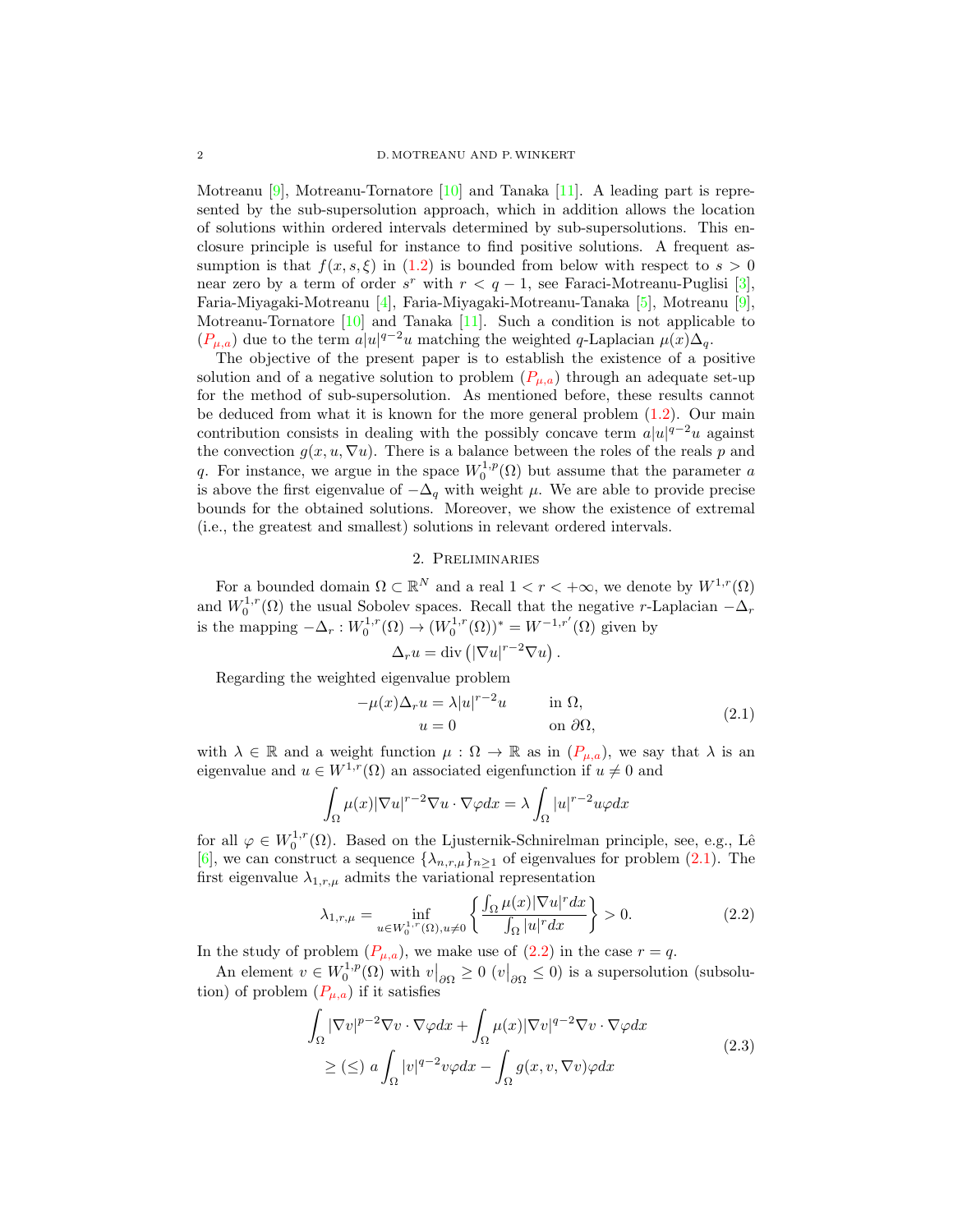for all  $\varphi \in W_0^{1,p}(\Omega)$  with  $\varphi \geq 0$ . Corresponding to an ordered pair  $\underline{u} \leq \overline{u}$  a.e. in  $\Omega$ consisting of a subsolution  $\underline{u}$  and a supersolution  $\overline{u}$  for problem  $(P_{\mu,a})$ , we introduce the ordered interval

$$
[\underline{u}, \overline{u}] = \left\{ u \in W_0^{1,p}(\Omega) : \underline{u}(x) \le u(x) \le \overline{u}(x) \text{ for a.a. } x \in \Omega \right\}.
$$
 (2.4)

The positive and negative parts of any  $r \in \mathbb{R}$  are denoted by  $r^{\pm}$ , that is,  $r^{\pm} =$  $\max\{\pm r, 0\}$ . In the sequel, for any  $r > 1$  the notation r' stands for the Hölder conjugate of r, i.e.,  $r' = r/(r-1)$ . In particular, this applies to the Sobolev critical exponent p<sup>\*</sup> with its conjugate  $(p^*)'$ . Recall that  $p^* = \frac{pN}{N-p}$  if  $N > p$  and  $p^* = +\infty$ if  $N \leq p$ . For a later use, it is worth pointing out that  $p-1 < p/(p^*)'$ . The strong convergence and the weak convergence are denoted by  $\rightarrow$  and  $\rightarrow$ , respectively.

### 3. Two solutions of opposite constant sign

The following conditions on the nonlinearity  $g: \Omega \times \mathbb{R} \times \mathbb{R}^N \to \mathbb{R}$  in  $(P_{\mu,a})$  are required:

 $H(g)$   $g: \Omega \times \mathbb{R} \times \mathbb{R}^N \to \mathbb{R}$  is a Carathéodory function satisfying

(i) there exist constants  $b > 0$  and  $\delta > 0$  such that

<span id="page-2-7"></span>
$$
g(x, s, \xi)s \le b|s|^p \tag{3.1}
$$

for a.a.  $x \in \Omega$ , for all  $|s| \leq \delta$ , for all  $\xi \in \mathbb{R}^N$ , and

<span id="page-2-5"></span><span id="page-2-4"></span><span id="page-2-3"></span><span id="page-2-1"></span><span id="page-2-0"></span>
$$
\left(\frac{a}{b}\right)^{\frac{1}{p-q}} \le \delta; \tag{3.2}
$$

(ii) there exist constants  $M > 0$ ,  $\gamma \in [0, \frac{p}{(p^*)'} )$  and  $c_1, c_2 \ge \delta$ , with  $\delta > 0$ in (i), for which one has

$$
ac_1^{q-1} \le g(x, c_1, 0) \qquad \text{for a.a. } x \in \Omega,
$$
\n(3.3)

$$
-ac_2^{q-1} \ge g(x, -c_2, 0) \quad \text{for a.a. } x \in \Omega,
$$
\n(3.4)

$$
|g(x, s, \xi)| \le M\left(1 + |\xi|^\gamma\right) \quad \text{for a.a. } x \in \Omega,\tag{3.5}
$$

for all  $|s| \leq max\{c_1, c_2\}$  and for all  $\xi \in \mathbb{R}^N$ .

<span id="page-2-6"></span>**Theorem 3.1.** Assume that hypotheses  $H(g)$  hold. If  $a > \lambda_{1,q,\mu}$ , then problem  $(P_{\mu,a})$  has at least two solutions  $u, v \in C^{1,\beta}(\overline{\Omega})$  of opposite constant sign satisfying

 $0 < u \leq c_1$  and  $-c_2 \leq v \leq 0$  in  $\Omega$ ,

with some  $\beta \in (0,1)$ , where  $c_1$  and  $c_2$  are given in  $(3.3)$  and  $(3.4)$ .

Proof. We start with the existence of a positive solution through the method of sub-supersolution. To this end we formulate the auxiliary problem

<span id="page-2-2"></span>
$$
-\Delta_p u - \mu(x)\Delta_q u + b|u|^{p-2}u = a\left(u^+\right)^{q-1} \quad \text{in } \Omega,
$$
  
\n
$$
u = 0 \quad \text{on } \partial\Omega,
$$
\n(3.6)

for  $b > 0$  as in assumption H(g)(i). Notice that [\(3.6\)](#page-2-2) has variational structure and its corresponding energy functional  $J_+ : W_0^{1,p}(\Omega) \to \mathbb{R}$  is expressed as

$$
J_+(w) = \frac{1}{p} \int_{\Omega} \left( |\nabla w|^p + b|w|^p \right) dx + \frac{1}{q} \int_{\Omega} \mu(x) |\nabla w|^q dx - \frac{a}{q} \int_{\Omega} \left( w^+ \right)^q dx.
$$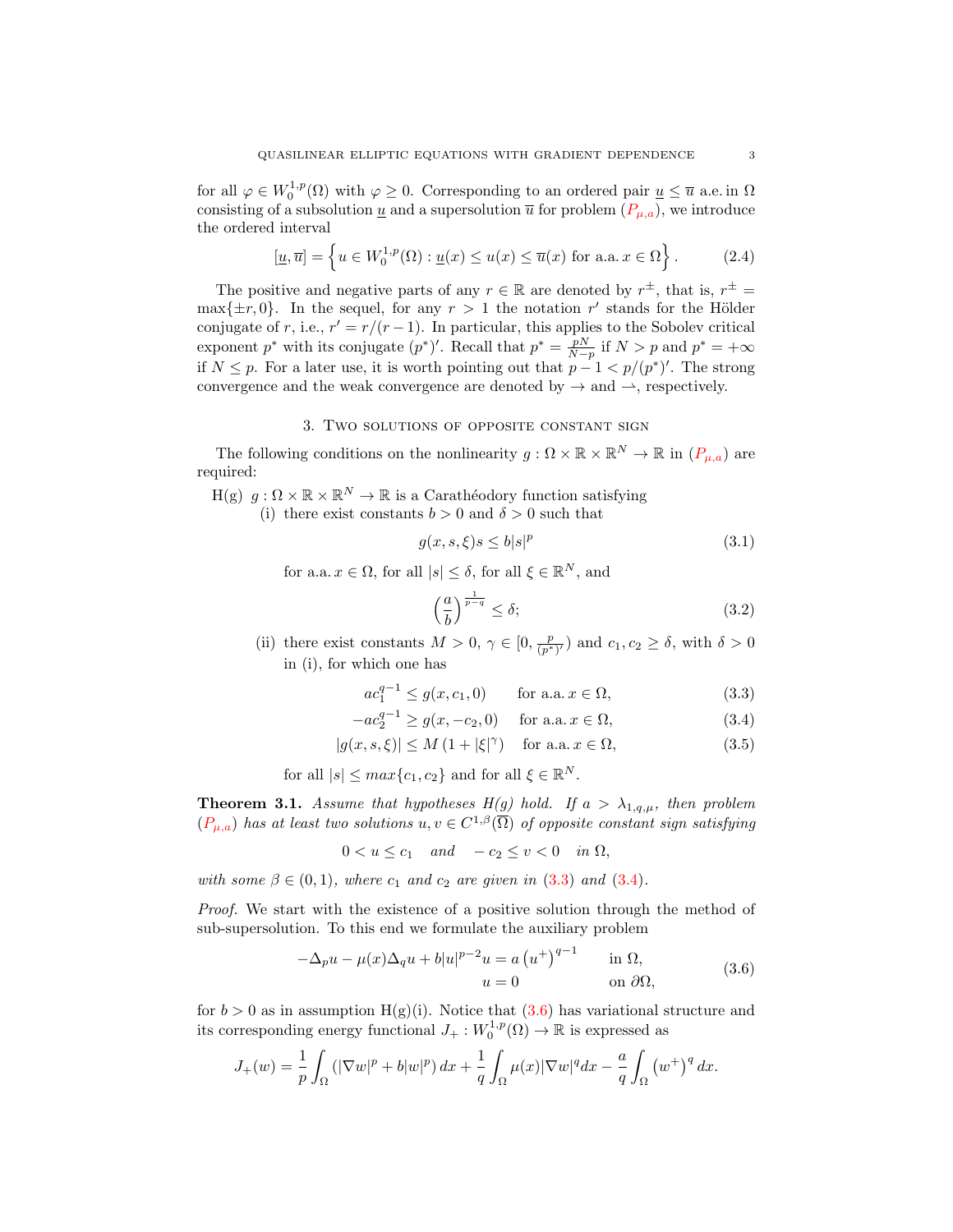Since  $p > q$  and  $b > 0$ , the functional  $J_+$  is coercive and weakly sequentially lower semicontinuous. Hence a global minimizer  $u_+ \in W_0^{1,p}(\Omega)$  of  $J_+$  exists. It follows that  $u_+$  is a weak solution of problem  $(3.6)$ , that is,

$$
\int_{\Omega} |\nabla u_{+}|^{p-2} \nabla u_{+} \cdot \nabla \varphi dx + \int_{\Omega} \mu(x) |\nabla u_{+}|^{q-2} \nabla u_{+} \cdot \nabla \varphi dx \n+ b \int_{\Omega} |u_{+}|^{p-2} u_{+} \varphi dx = a \int_{\Omega} ((u_{+})^{+})^{q-1} \varphi dx \quad \text{for all } \varphi \in W_{0}^{1,p}(\Omega).
$$
\n(3.7)

The hypothesis  $a > \lambda_{1,q,\mu}$ , in conjunction with  $(2.2)$  for  $r = q$ , enables us to fix  $w \in W_0^{1,p}(\Omega)$  with  $w > 0$  a.e. in  $\Omega$  such that

<span id="page-3-1"></span><span id="page-3-0"></span>
$$
\lambda_{1,q,\mu} < \frac{\int_{\Omega} \mu(x) |\nabla w|^q dx}{\int_{\Omega} w^q dx} < a. \tag{3.8}
$$

From  $(3.8)$  and  $q < p$ , for  $t > 0$  sufficiently small, we get

$$
J_+(tw)=\frac{t^p}{p}\int_{\Omega}\left(|\nabla w|^p+bw^p\right)dx+\frac{1}{q}t^q\int_{\Omega}\mu(x)|\nabla w|^qdx-\frac{a}{q}t^q\int_{\Omega}w^qdx<0.
$$

We infer that  $J_+(u_+) < 0$ , thus the solution  $u_+$  of  $(3.6)$  is nontrivial.

Testing [\(3.7\)](#page-3-1) with  $\varphi = -(u_+)^-$  we see that  $u_+ \geq 0$ . Then, in view of [\(3.6\)](#page-2-2),  $u_+$ is a weak solution of

<span id="page-3-2"></span>
$$
-\Delta_p u - \mu(x)\Delta_q u + b u^{p-1} = a u^{q-1} \quad \text{in } \Omega,
$$
  
\n
$$
u \ge 0 \quad \text{in } \Omega,
$$
  
\n
$$
u = 0 \quad \text{on } \partial\Omega.
$$
\n(3.9)

Through Moser's iteration, see, e.g., Marino-Winkert  $[8]$ , applied to  $(3.9)$  we note that  $u_+ \in L^{\infty}(\Omega)$ . At this point, the regularity up to the boundary, see Lieberman [\[7,](#page-6-10) p. 320], ensures that  $u_+ \in C_0^1(\overline{\Omega}) \setminus \{0\}$ . Then, the strong maximum in Motreanu [\[9,](#page-6-5) Theorem 2.19] enables us to conclude that  $u_+ > 0$  in  $\Omega$ .

Let us act with  $\varphi = u_+^{\alpha+1}$  as test functions in [\(3.9\)](#page-3-2) for each  $\alpha > 0$ . By Hölder's inequality, this leads to

$$
b\int_{\Omega}u_+^{p+\alpha}dx\leq a\int_{\Omega}u_+^{q+\alpha}dx\leq a\left(\int_{\Omega}u_+^{p+\alpha}dx\right)^{\frac{q+\alpha}{p+\alpha}}|\Omega|^{\frac{p-q}{p+\alpha}},
$$

where  $|\Omega|$  denotes the Lebesgue measure of  $\Omega$ . This results in

$$
b\|u_{+}\|_{L^{p+\alpha}(\Omega)}^{p-q} \le a|\Omega|^{\frac{p-q}{p+\alpha}}.
$$

Letting  $\alpha \to +\infty$  implies

<span id="page-3-3"></span>
$$
b\|u_{+}\|_{L^{\infty}(\Omega)}^{p-q} \le a.
$$
\n(3.10)

Using  $(3.1), (3.2), (3.10)$  $(3.1), (3.2), (3.10)$  $(3.1), (3.2), (3.10)$  $(3.1), (3.2), (3.10)$  $(3.1), (3.2), (3.10)$  and the fact that  $u_+$  is a solution of  $(3.9)$ , we find

$$
-\Delta_p u_+ - \mu(x)\Delta_q u_+ = au_+^{q-1} - bu_+^{p-1} \le au_+^{q-1} - g(x, u_+, \nabla u_+).
$$

According to [\(2.3\)](#page-1-2), this means that  $\underline{u} = u_+$  is a subsolution of problem  $(P_{\mu,a})$ .

Thanks to assumption [\(3.3\)](#page-2-0) it turns out that  $\overline{u} \equiv c_1$  is a supersolution of  $(P_{\mu,a})$ . By means of  $(3.10)$  and  $(3.2)$ , as well as the assumption  $c_1 \ge \delta$ , we note that

$$
\underline{u}(x) \le ||\underline{u}||_{L^{\infty}(\Omega)} \le \left(\frac{a}{b}\right)^{\frac{1}{p-q}} \le \delta \le c_1 = \overline{u}(x) \quad \text{for all } x \in \Omega.
$$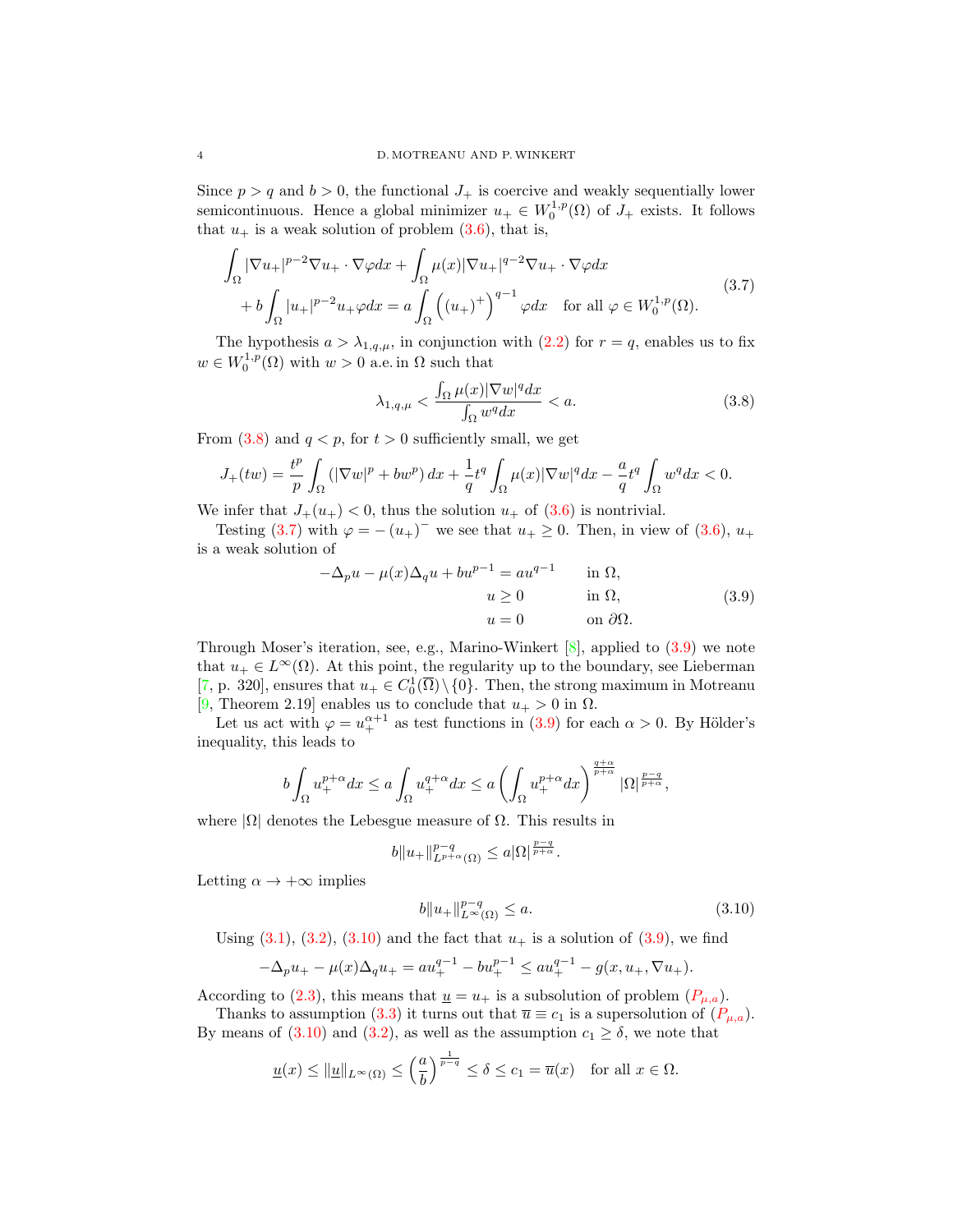We have thus a subsolution  $\underline{u}$  and a supersolution  $\overline{u}$  of problem  $(P_{\mu,a})$  satisfying  $\underline{u} \leq \overline{u}$ . Therefore, taking into account [\(3.5\)](#page-2-5), the general method of subsupersolution for quasilinear elliptic equations as presented in Motreanu-Tornatore [\[10,](#page-6-6) Theorem 3.1] (see also Carl-Le-Motreanu [\[2,](#page-6-1) Theorem 3.17]) can be carried out to problem  $(P_{\mu,a})$  with the ordered pair  $\underline{u} \leq \overline{u}$ . It gives the existence of a weak solution u with the enclosure property  $0 < u_+ \leq u \leq c_1$ . Again by the nonlinear regularity up to the boundary, we have that  $u \in C^{1,\beta}(\overline{\Omega})$  with some  $\beta \in (0,1)$ .

Let us prove the existence of a negative solution to problem  $(P_{\mu,a})$ . Consider the auxiliary problem

<span id="page-4-0"></span>
$$
-\Delta_p u - \mu(x)\Delta_q u + b|u|^{p-2}u = -a(u^{-})^{q-1} \quad \text{in } \Omega,
$$
  
\n
$$
u = 0 \quad \text{on } \partial\Omega.
$$
 (3.11)

The energy functional  $J_-: W_0^{1,p}(\Omega) \to \mathbb{R}$  associated to  $(3.11)$  is defined by

$$
J_-(v)=\frac{1}{p}\int_{\Omega}\big(|\nabla v|^p+b|v|^p\big)dx+\frac{1}{q}\int_{\Omega}\mu(x)|\nabla v|^qdx-\frac{a}{q}\int_{\Omega}\big(v^-\big)^q\,dx.
$$

As before we can show that there exists a global minimizer  $v_$  of the functional J<sub>-</sub>, which is a nontrivial weak solution of  $(3.11)$  belonging to  $C_0^1(\overline{\Omega})$ . Upon acting on [\(3.11\)](#page-4-0) with  $(v_{-})^{+}$ , it readily follows that  $v_{-}$  turns out to be a negative weak solution of  $(3.11)$ . Along the lines of the first part of the proof, arguing this time with the test function  $\varphi = |v_-|^{\alpha} v_-$  in [\(3.11\)](#page-4-0) for each  $\alpha > 0$ , we arrive at

<span id="page-4-1"></span>
$$
b \|v_{-}\|_{L^{\infty}(\Omega)}^{p-q} \le a.
$$
\n(3.12)

Through  $(3.11)$ ,  $(3.1)$ ,  $(3.2)$ , and  $(3.12)$ , we find that

$$
-\Delta_p v_- - \mu(x)\Delta_q v_- = a|v_-|^{q-2}v_- - b|v_-|^{p-2}v_- \ge a|v_-|^{q-2}v_- - g(x,v_-,\nabla v_-).
$$

This amounts to saying that  $v_$  is a negative supersolution of problem  $(P_{\mu,a})$ .

From  $(2.3)$  and  $(3.4)$ , it is clear that the negative constant  $-c_2$  is a subsolution of problem  $(P_{\mu,a})$ . On the basis of  $(3.2)$ ,  $(3.12)$  and because  $c_2 \geq \delta$ , we see that

$$
-c_2\leq -\delta\leq -\left(\frac{a}{b}\right)^{\frac{1}{p-q}}\leq -\|v_-\|_{L^\infty(\Omega)}\leq v_-(x)\quad\text{for all }x\in\Omega.
$$

On account of [\(3.5\)](#page-2-5), we are thus able to implement the method of sub-supersolution in the form of Motreanu-Tornatore [\[10,](#page-6-6) Theorem 3.1] (see also Carl-Le-Motreanu [\[2,](#page-6-1) Theorem 3.17]) to the quasilinear elliptic problem  $(P_{\mu,a})$  with the ordered pair  $-c_2 \leq v_$ , which leads to the existence of a weak solution to  $(P_{\mu,a})$  with  $-c_2 \leq v \leq$  $v-$  < 0 in  $\Omega$ . The fact that  $v \in C^{1,\beta}(\overline{\Omega})$  for some  $\beta \in (0,1)$  is the consequence of the nonlinear regularity theory up to the boundary applied to problem  $(P_{\mu,a})$  with the weak solution v. The proof is complete.  $\Box$ 

Finally, we focus on extremal solutions to problem  $(P_{\mu,a})$ .

**Corollary 3.2.** Under hypotheses  $H(g)$  and  $a > \lambda_{1,q,\mu}$ , problem  $(P_{\mu,a})$  possesses extremal solutions (i.e., the smallest and greatest solution) in each of the ordered sub-supersolution interval  $[\underline{u}, \overline{u}]$  obtained by Theorem [3.1.](#page-2-6)

Proof. We only prove the existence of the smallest solution in the ordered interval  $[u_+, c_1]$ . The proof for the existence of the greatest solution in  $[u_+, c_1]$ , as well as for the extremal solutions in the ordered interval  $[-c_2, v_-\]$ , can be done analogously.

Denote by S the set of solutions to problem  $(P_{\mu,a})$  belonging to  $[u_+, c_1]$ . Theorem [3.1](#page-2-6) ensures that  $S$  is nonempty. It is well-known that there exists a sequence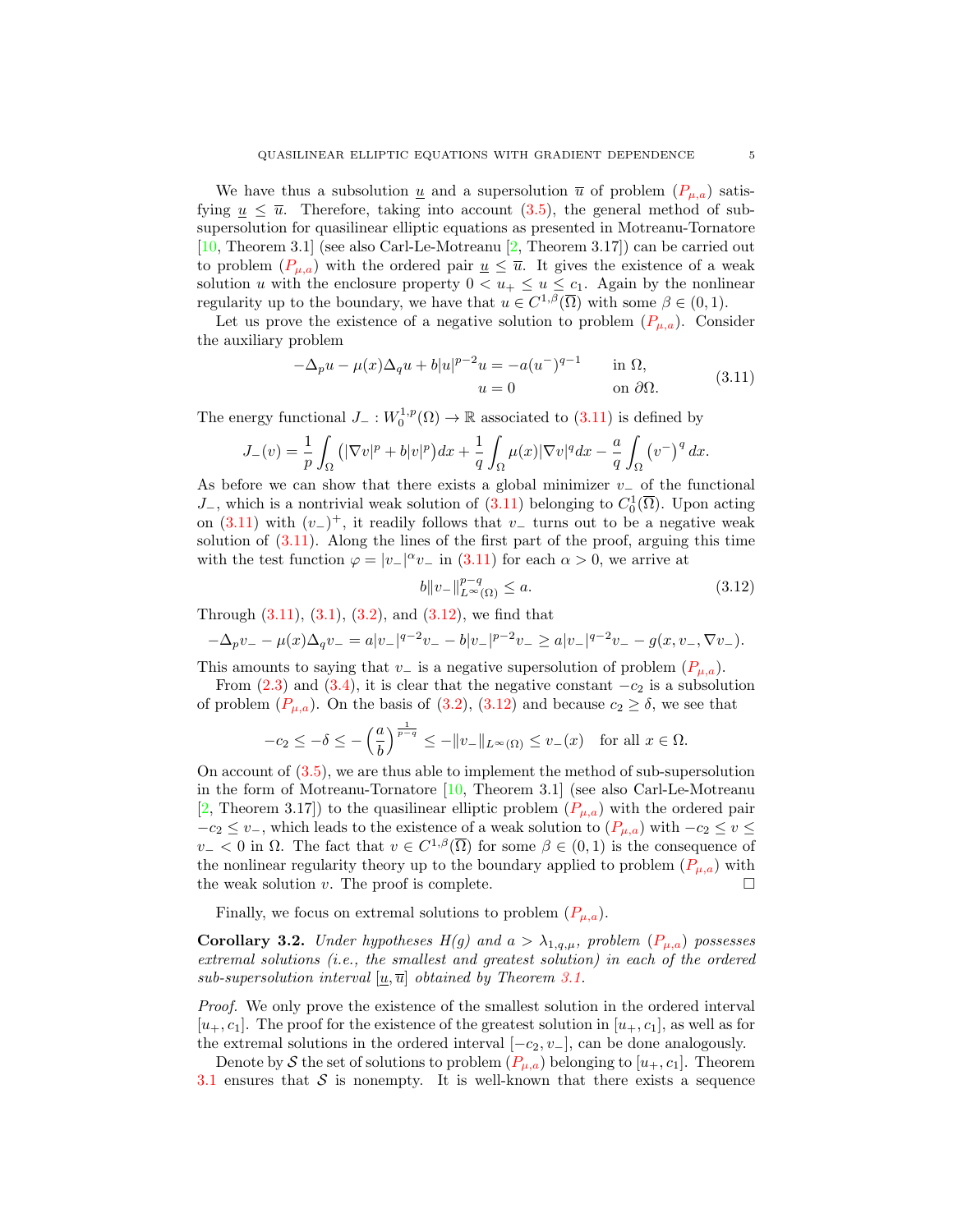${u_n}_{n \geq 1}$  in S such that with respect to the pointwise order in  $W_0^{1,p}(\Omega)$  and the pointwise convergence it holds

<span id="page-5-1"></span><span id="page-5-0"></span>
$$
\inf \mathcal{S} = \lim_{n \to \infty} u_n. \tag{3.13}
$$

Since  $u_n \in \mathcal{S}$ , by [\(1.1\)](#page-0-2), it satisfies (1.1), that is

$$
\int_{\Omega} |\nabla u_n|^{p-2} \nabla u_n \cdot \nabla \varphi dx + \int_{\Omega} \mu(x) |\nabla u_n|^{q-2} \nabla u_n \cdot \nabla \varphi dx
$$
\n
$$
= a \int_{\Omega} |u_n|^{q-2} u_n \varphi dx - \int_{\Omega} g(x, u_n, \nabla u_n) \varphi dx \quad \text{for all } \varphi \in W_0^{1,p}(\Omega). \tag{3.14}
$$

If we insert  $\varphi = u_n$  in [\(3.14\)](#page-5-0) and use that the sequence  $\{u_n\}_{n\geq 1}$  is uniformly bounded, namely  $u_+ \leq u_n \leq c_1$  (see [\(2.4\)](#page-2-7)), by [\(3.5\)](#page-2-5) we infer that

$$
\int_{\Omega} |\nabla u_n|^p dx + \int_{\Omega} \mu(x) |\nabla u_n|^q dx \leq a \int_{\Omega} |u_n|^q dx + C \int_{\Omega} (1 + |\nabla u_n|^{\gamma}) dx,
$$

with a constant  $C > 0$ . Due to  $\gamma < p$ , it turns out that the sequence  $\{u_n\}_{n\geq 1}$  is bounded in  $W_0^{1,p}(\Omega)$ , thus, up to a subsequence,  $u_n \rightharpoonup u$  for some  $u \in W_0^{1,p}(\Omega)$ . Through [\(3.14\)](#page-5-0) with  $\varphi = u_n - u$ , in conjunction with [\(3.5\)](#page-2-5) and Hölder's inequality, we derive that

$$
\limsup_{n \to \infty} \int_{\Omega} |\nabla u_n|^{p-2} \nabla u_n \cdot \nabla (u_n - u) dx \le 0.
$$

Then the S<sub>+</sub>-property of  $-\Delta_p$  on  $W_0^{1,p}(\Omega)$ , see Carl-Le-Motreanu [\[2,](#page-6-1) Theorem 2.109], implies the strong convergence  $u_n \to u$  in  $W_0^{1,p}(\Omega)$ . We can pass to the limit as  $n \to \infty$  in [\(3.14\)](#page-5-0), whence  $u \in \mathcal{S}$ . In view of [\(3.13\)](#page-5-1), the desired conclusion  $\Box$ 

We end the paper with a simple example of term  $g(x, s, \xi)$  in problem  $(P_{\mu,a})$ verifying assumptions H(g). For simplicity we drop the dependence on  $x \in \Omega$  in  $g(x, s, \xi)$ .

Example 3.3. Let  $1 < q < p < +\infty$ , a weight function  $\mu : \Omega \to \mathbb{R}$  with  $\mu \in L^{\infty}(\Omega)$ and essinf<sub>Ω</sub> $\mu > 0$ , and  $a > \lambda_{1,q,\mu}$ , for which we state problem  $(P_{\mu,a})$ . For fixed constants  $b_1, b_2 \ge a, 0 < r_1, r_2 < p-1, \gamma_1, \gamma_2 \in [0, \frac{p}{(p^*)'})$  and  $d_1, d_2 > 0$ , we introduce the continuous function  $g : \Omega \times \mathbb{R} \times \mathbb{R}^N \to \mathbb{R}$  by

$$
g(x,s,\xi) = \begin{cases} -as^{r_1} + b_1s^{p-1} - d_1|\xi|^{\gamma_1}s & \text{if } s \ge 0\\ as^{r_2} - b_2|s|^{p-1} - d_2|\xi|^{\gamma_2}s & \text{if } s < 0. \end{cases}
$$

Condition H(g) is satisfied taking for instance  $\delta = 1$ ,  $b = \max\{b_1, b_2\}$ ,  $\gamma =$  $\max\{\gamma_1,\gamma_2\}$  and a sufficiently large  $M > 0$ .

## Acknowledgment

The authors thank the referee for the valuable comments. The first author was partially supported by INdAM - GNAMPA Project 2015.